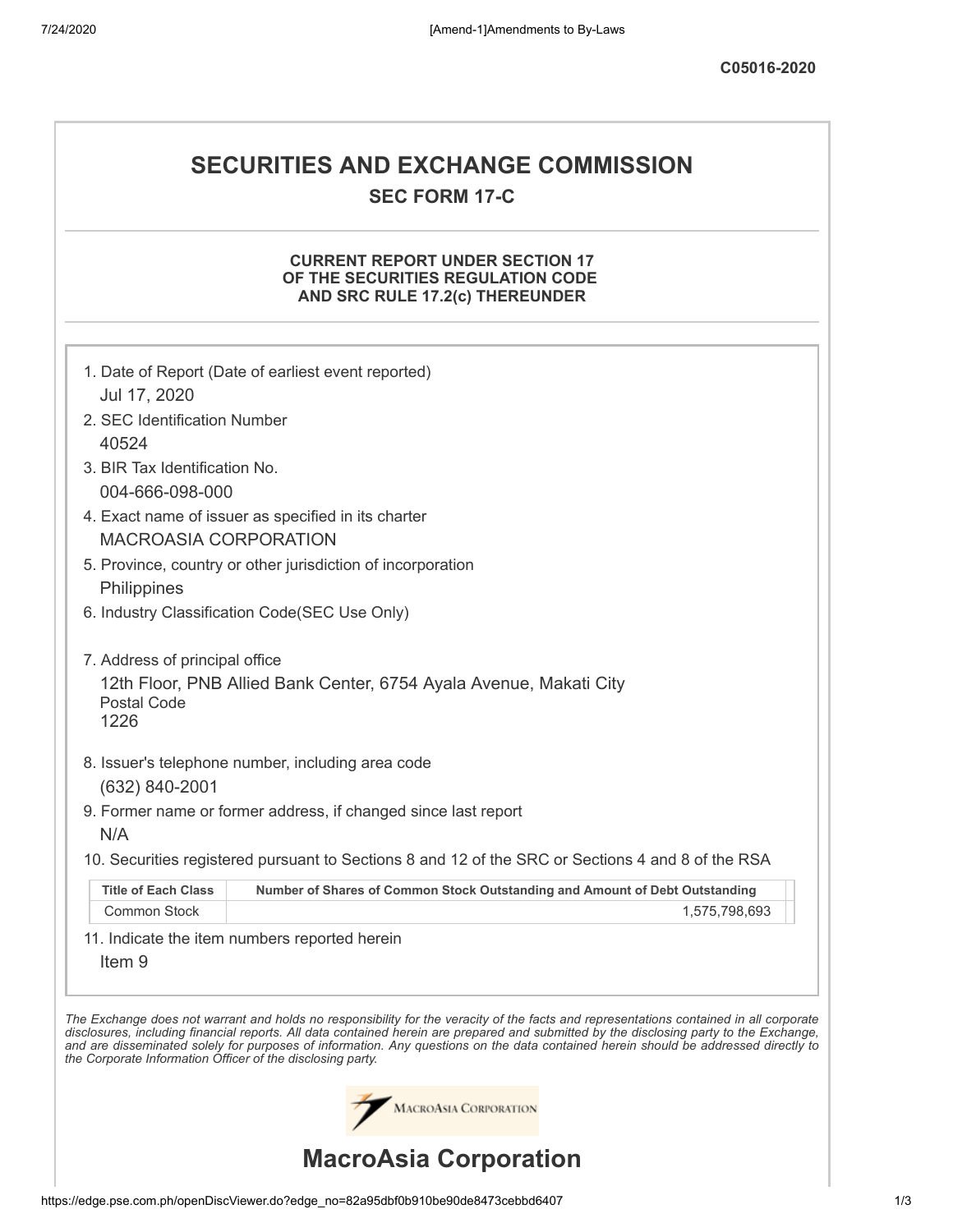7/24/2020 [Amend-1]Amendments to By-Laws



# **PSE Disclosure Form 4-4 - Amendments to By-Laws** *References: SRC Rule 17 (SEC Form 17-C) and Section 4.4 of the Revised Disclosure Rules*

### **Subject of the Disclosure**

Reduction in the Qualifying Shares for Directors

#### **Background/Description of the Disclosure**

Please be advised that during the Annual Stockholders' Meeting of MacroAsia Corporation ('the Corporation") held today, 17 July 2020, the stockholders approved the amendment of Article III, Section 3.01 of the By-Laws to reduce the number of qualifying shares from one hundred thousand (100,000) shares to one thousand shares (1,000) shares.

| Date of Approval by<br><b>Board of Directors</b>                           | Jul 19, 2019 |
|----------------------------------------------------------------------------|--------------|
| Date of Approval by<br><b>Stockholders</b>                                 | Jul 17, 2020 |
| <b>Other Relevant</b><br><b>Regulatory Agency, if</b><br>applicable        | N/A          |
| Date of Approval by<br><b>Relevant Regulatory</b><br>Agency, if applicable | N/A          |
| Date of Approval by<br><b>Securities and</b><br><b>Exchange Commission</b> | <b>TBA</b>   |
| Date of Receipt of SEC<br>approval                                         | <b>TBA</b>   |

## **Amendment(s)**

| Article and<br><b>Section</b><br>Nos.         | <b>From</b>                                                                                                                                                                                                                                                                                                                                                                                                                                                                                                                  | Т٥                                                                                                                                                                                                                                                                                                                                                                                                                                                                                                                 |
|-----------------------------------------------|------------------------------------------------------------------------------------------------------------------------------------------------------------------------------------------------------------------------------------------------------------------------------------------------------------------------------------------------------------------------------------------------------------------------------------------------------------------------------------------------------------------------------|--------------------------------------------------------------------------------------------------------------------------------------------------------------------------------------------------------------------------------------------------------------------------------------------------------------------------------------------------------------------------------------------------------------------------------------------------------------------------------------------------------------------|
| Article III.<br>Section<br>3.01.<br>Paragraph | Any stockholder having at least one hundred<br>thousand (100,000) shares registered in his name<br>may be elected director, provided, however, that no<br>person shall qualify or be eligible for nomination or<br>election as director if such person is connected with<br>or engaged in any business or activity or holds<br>positions or interests which are antagonistic to those<br>of the Corporation. Without limiting the generality of<br>the foregoing, a person shall be deemed to be so<br>connected or engaged: | Any stockholder having at least one thousand<br>(1,000) shares registered in his name may be<br>elected director, provided, however, that no person<br>shall qualify or be eligible for nomination or election<br>as director if such person is connected with or<br>engaged in any business or activity or holds<br>positions or interests which are antagonistic to those<br>of the Corporation. Without limiting the generality of<br>the foregoing, a person shall be deemed to be so<br>connected or engaged: |

#### **Rationale for the amendment(s)**

This will widen the field of possible qualified directors for MacroAsia Corporation.This will also make more shares available for the market.

## **The timetable for the effectivity of the amendment(s)**

| <b>Expected date of filing</b><br>the amendments to the TBA<br>By-Laws with the SEC |     |
|-------------------------------------------------------------------------------------|-----|
| <b>Expected date of SEC</b><br>approval of the<br><b>Amended By-Laws</b>            | TBA |

**Effect(s) of the amendment(s) to the business, operations and/or capital structure of the Issuer, if any**